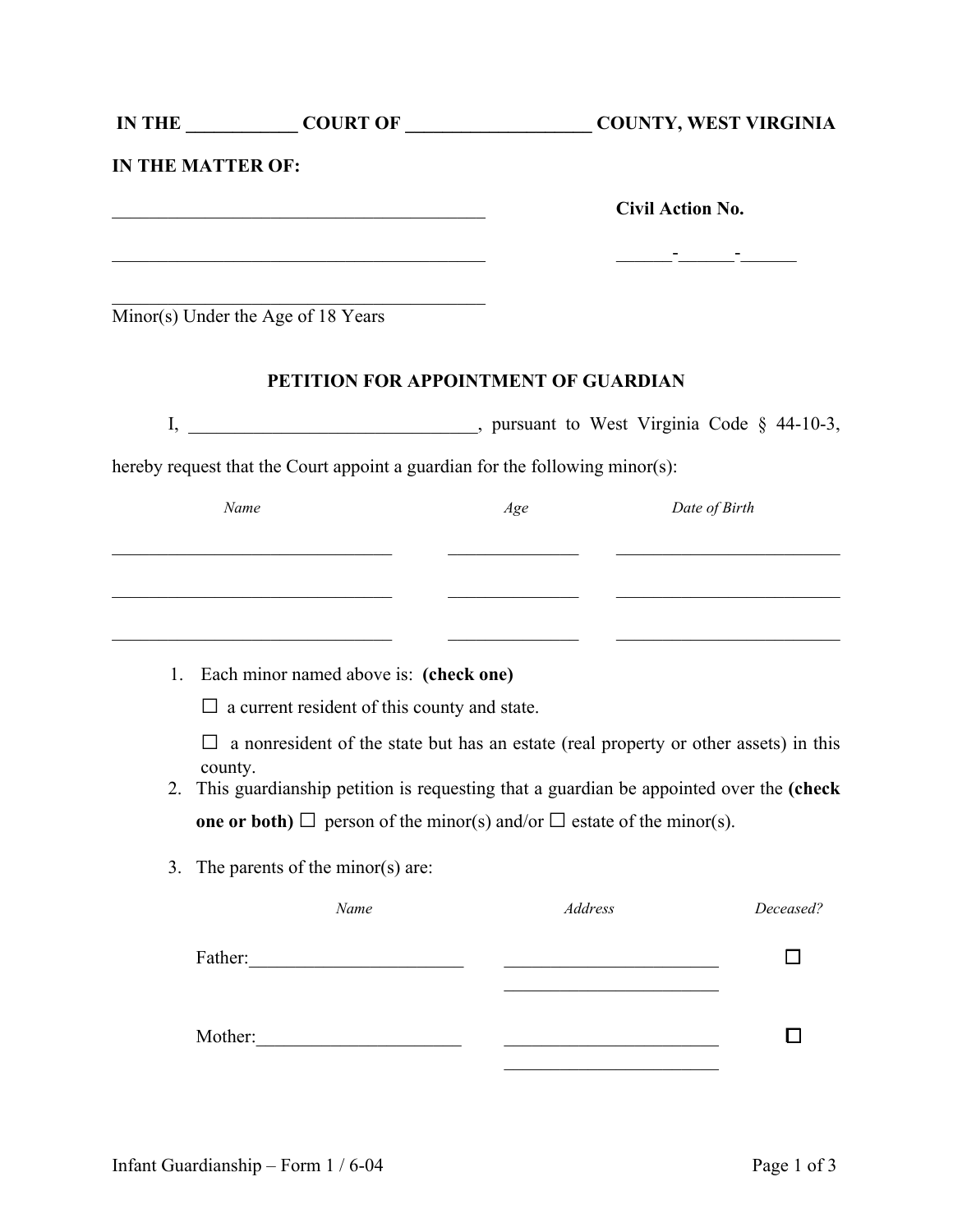- *4.* The proposed guardian(s) of the minor(s) is/are: *(Check and complete one or two as appropriate, depending upon whether one guardian is sought over the person and/or the estate, or different guardians are sought over the person and the estate.)* 
	- □ The above-named father over the **□ person / □ estate** of the minor(s).
	- □ The above-named mother over the **□ person / □ estate** of the minor(s).

□ Another individual named below over the **□ person / □ estate** of the minor(s).

| Name:                              |
|------------------------------------|
| Address:                           |
| Date of Birth:                     |
| Relationship (if any) to minor(s): |

□ A corporation or trust company, named below, as guardian **over the estate** of the minor(s), which [unless for nonresident minor(s)] is a corporation organized under the laws of this state and doing business in this state or a banking institution authorized to exercise trust and fiduciary powers within this state.

| Name:    |  |  |  |
|----------|--|--|--|
| Address: |  |  |  |
|          |  |  |  |
|          |  |  |  |

5. The proposed guardian(s) is/are competent and fit to serve as guardian(s) of the

**(check one or both)**:  $\Box$  person and/or  $\Box$  estate of the minor(s); and the welfare and best interests of minor(s) will be properly protected by the appointment of the proposed guardian(s).

6. The estate of each minor consists of: *(If this petition seeks guardianship over the estate of each minor named herein, separately describe and estimate the value of all real property and other assets constituting each child's estate.)*

 $\_$  , and the contribution of the contribution of  $\mathcal{L}_\mathcal{A}$  , and the contribution of  $\mathcal{L}_\mathcal{A}$ 

 $\_$  , and the contribution of the contribution of  $\mathcal{L}_\mathcal{A}$  , and the contribution of  $\mathcal{L}_\mathcal{A}$ 

 $\_$  , and the contribution of the contribution of  $\mathcal{L}_\mathcal{A}$  , and the contribution of  $\mathcal{L}_\mathcal{A}$ 

 $\_$  , and the contribution of the contribution of  $\mathcal{L}_\mathcal{A}$  , and the contribution of  $\mathcal{L}_\mathcal{A}$ 

 $\mathcal{L}_\text{max} = \frac{1}{2} \sum_{i=1}^n \mathcal{L}_\text{max}(\mathbf{z}_i - \mathbf{z}_i)$